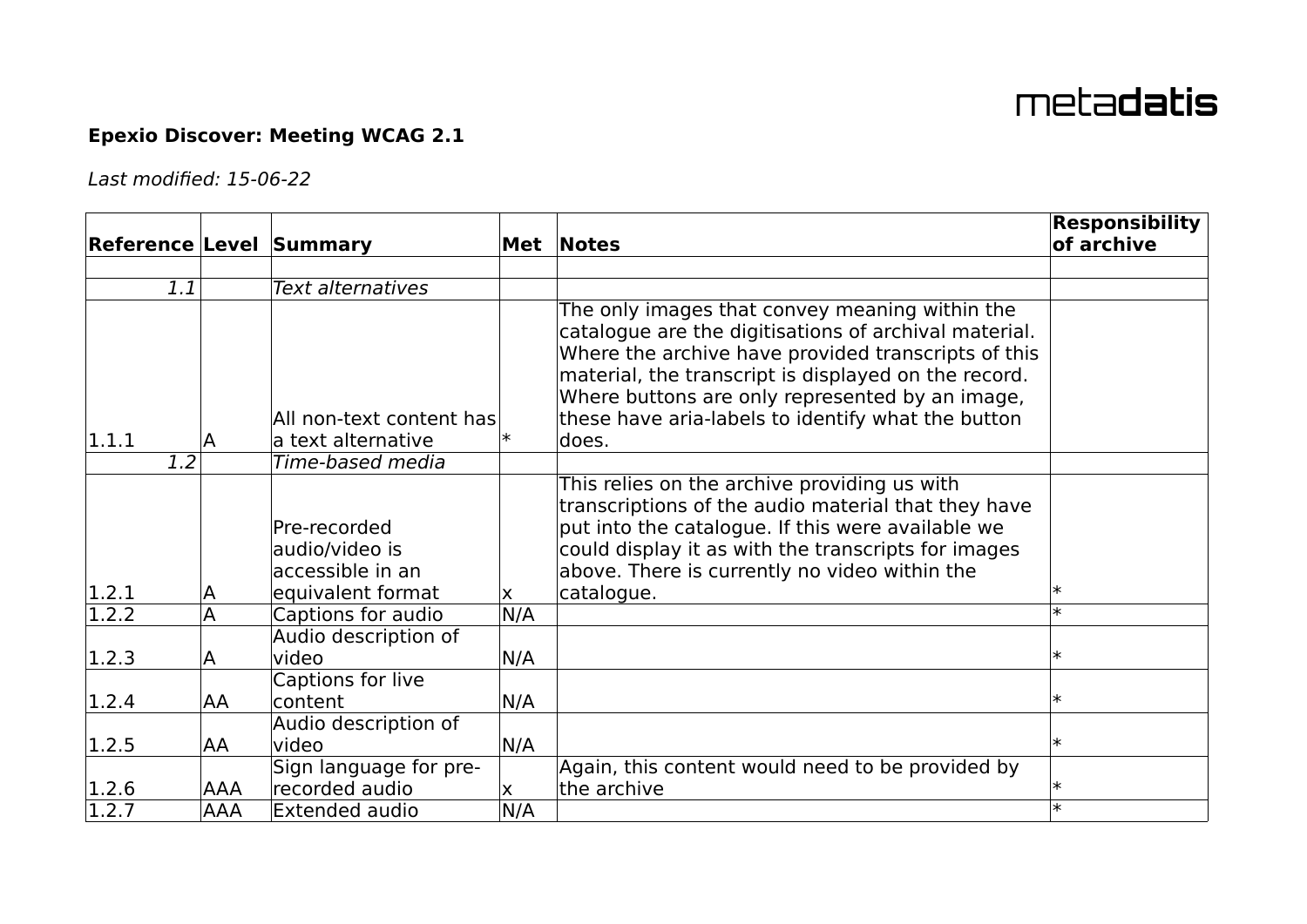|       |                  |            | description              |        |                                                       |  |
|-------|------------------|------------|--------------------------|--------|-------------------------------------------------------|--|
|       |                  |            | Media alternative for    |        |                                                       |  |
| 1.2.8 |                  | <b>AAA</b> | video                    | N/A    |                                                       |  |
|       |                  |            | Alternative media for    |        |                                                       |  |
| 1.2.9 |                  | <b>AAA</b> | live audio               | N/A    |                                                       |  |
|       | $\overline{1.3}$ |            | Adaptable                |        |                                                       |  |
|       |                  |            | Structure and            |        | There are no aspects of the catalogue where           |  |
|       |                  |            | relationships can be     |        | structure or relationships is only determined by      |  |
| 1.3.1 |                  | A          | determined               | $\ast$ | position                                              |  |
|       |                  |            | If sequence is           |        | In places where sequence is important, such as the    |  |
|       |                  |            | important, it can be     |        | breadcrumb or the tree, elements can be               |  |
| 1.3.2 |                  | A          | determined               | ∣∗     | programmatically determined in order                  |  |
|       |                  |            | Instructions do not rely |        | There are no instructions that rely on shape or       |  |
| 1.3.3 |                  | A          | on shape, colour, etc.   |        | colour                                                |  |
|       |                  |            | Content is not           |        |                                                       |  |
|       |                  |            | restricted to a single   |        |                                                       |  |
| 1.3.4 |                  | <b>AA</b>  | display orientation      | ∣∗     | There is no restriction on the orientation of display |  |
|       |                  |            | The purpose of input     |        |                                                       |  |
|       |                  |            | fields can be            |        | All input fields have titles to determine their       |  |
| 1.3.5 |                  | AA         | determined               | $\ast$ | purpose                                               |  |
|       |                  |            | Purpose of UI            |        |                                                       |  |
|       |                  |            | components               |        |                                                       |  |
|       |                  |            | implemented in markup    |        |                                                       |  |
|       |                  |            | languages can be         |        | UI components all have titles and/or aria-labels to   |  |
| 1.3.6 |                  | <b>AAA</b> | determined               | ∣∗     | distinguish their purpose                             |  |
|       | 1.4              |            | Distinguishable          |        |                                                       |  |
|       |                  |            | Colour not used as only  |        |                                                       |  |
|       |                  |            | means of conveying       |        | Colour is not used as the only means of conveying     |  |
| 1.4.1 |                  | A          | information              | ∣∗     | information                                           |  |
|       |                  |            | Automatic audio must     |        |                                                       |  |
| 1.4.2 |                  | A          | have a pause             |        | There is no automatic audio in the catalogue          |  |
|       |                  |            | A minimum contrast       |        | All contrast ratios have been tested using            |  |
| 1.4.3 |                  | AA         | ratio of 4.5:1           | $\ast$ | https://contrast-ratio.com and all were above 4.5:1   |  |
| 1.4.4 |                  | <b>AA</b>  | Text can be resized up   | ∣∗     | The catalogue still functions effectively at 200%     |  |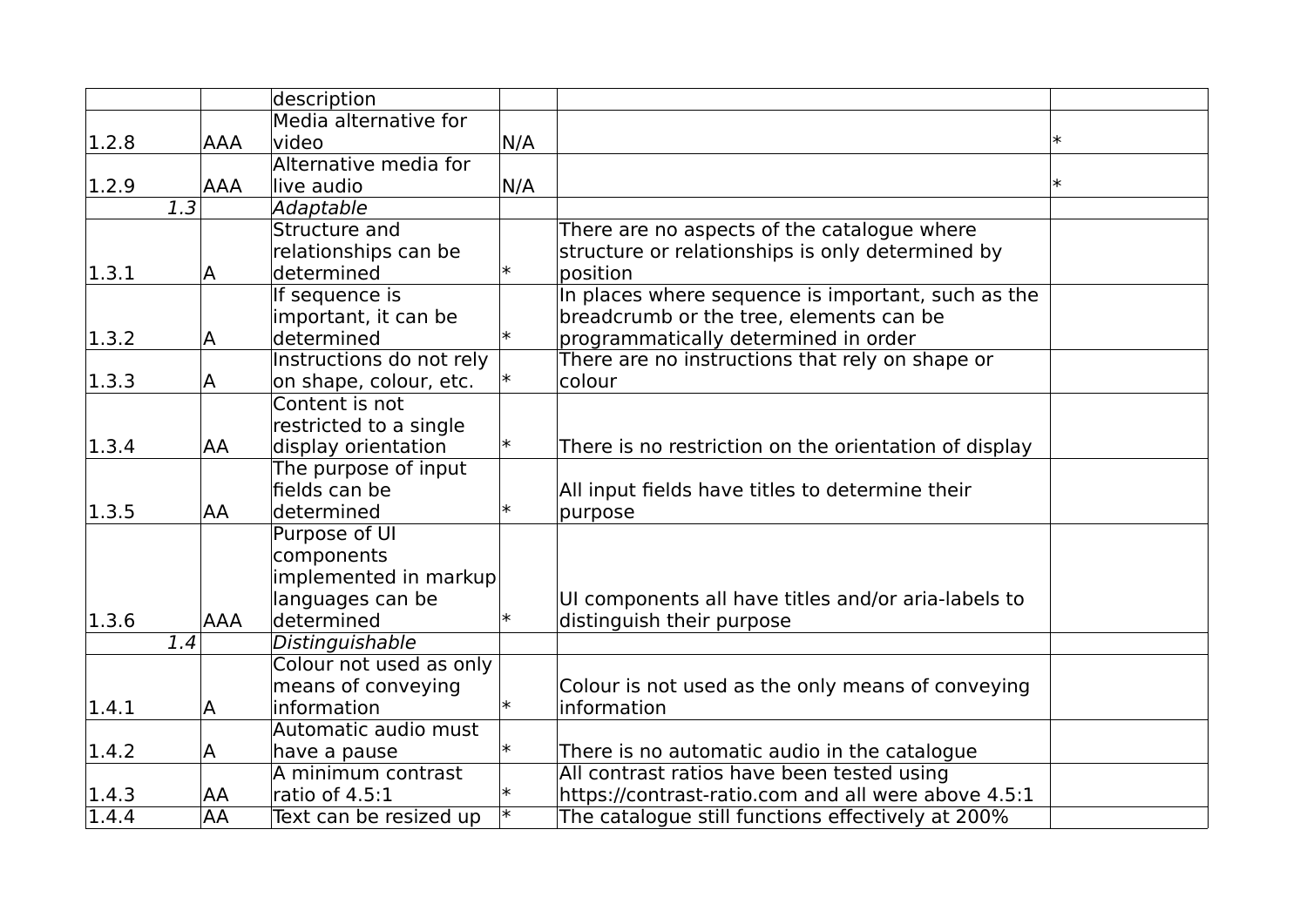|        |            | to 200% without loss of  |        |                                                      |  |
|--------|------------|--------------------------|--------|------------------------------------------------------|--|
|        |            | content                  |        | zoom                                                 |  |
|        |            | Text is used instead of  |        | There are no images of text used where meaning is    |  |
| 1.4.5  | AA         | images of text           | ∗      | needed                                               |  |
|        |            | A minimum contrast       |        |                                                      |  |
| 1.4.6  | <b>AAA</b> | ratio of 7:1             | X.     | Not all contrast ratios are above 7:1                |  |
|        |            | There are no             |        | This relies on the content provided by the archive,  |  |
|        |            | background sounds to     |        | but we believe that the current audio available in   |  |
| 1.4.7  | <b>AAA</b> | pre-recorded audio       | ∗      | the catalogue does not have background sounds        |  |
|        |            | Visual presentation of   |        | We meet some of these guidelines - text is not       |  |
| 1.4.8  | AAA        | blocks of text           | X.     | justified, text can be resized.                      |  |
|        |            | Images of text are only  |        | There are no images of text used where meaning is    |  |
| 1.4.9  | <b>AAA</b> | used for decoration      |        | needed                                               |  |
|        |            | Content does not         |        |                                                      |  |
|        |            | require two-             |        | There should be no pages in Epexio where two-        |  |
| 1.4.10 | AA         | dimensional scrolling    | ∣∗     | dimensional scrolling is required                    |  |
|        |            | User interface           |        |                                                      |  |
|        |            | components have a        |        |                                                      |  |
|        |            | contrast ratio of at     |        | All contrast ratios have been tested using           |  |
| 1.4.11 | AA         | least 3:1                | $\ast$ | https://contrast-ratio.com and all were above 4.5:1  |  |
|        |            | There is no loss of      |        |                                                      |  |
|        |            | content when text        |        | There should be no loss of content when text         |  |
| 1.4.12 | AA         | spacing is modified      | $\ast$ | spacing is modified                                  |  |
|        |            | Temporary content        |        | There is no content that appears on hover or focus   |  |
| 1.4.13 | AA         | displayed on hover       | $\ast$ | in the catalogue                                     |  |
|        | 2.1        | Keyboard accessible      |        |                                                      |  |
|        |            |                          |        | All menu items in the top menu have unique access    |  |
|        |            | All functionality can be |        | keys. All other content can be retrieved through the |  |
|        |            | accessed via the         |        | use of links. There is no requirement anywhere in    |  |
| 2.1.1  | A          | keyboard                 |        | the catalogue for specific timings                   |  |
|        |            |                          |        | Focus can be moved away from all components          |  |
| 2.1.2  | A          | No keyboard trap         | $\ast$ | using the keyboard                                   |  |
|        |            | As 2.1.1 but with no     |        |                                                      |  |
| 2.1.3  | <b>AAA</b> | exception                | $\ast$ |                                                      |  |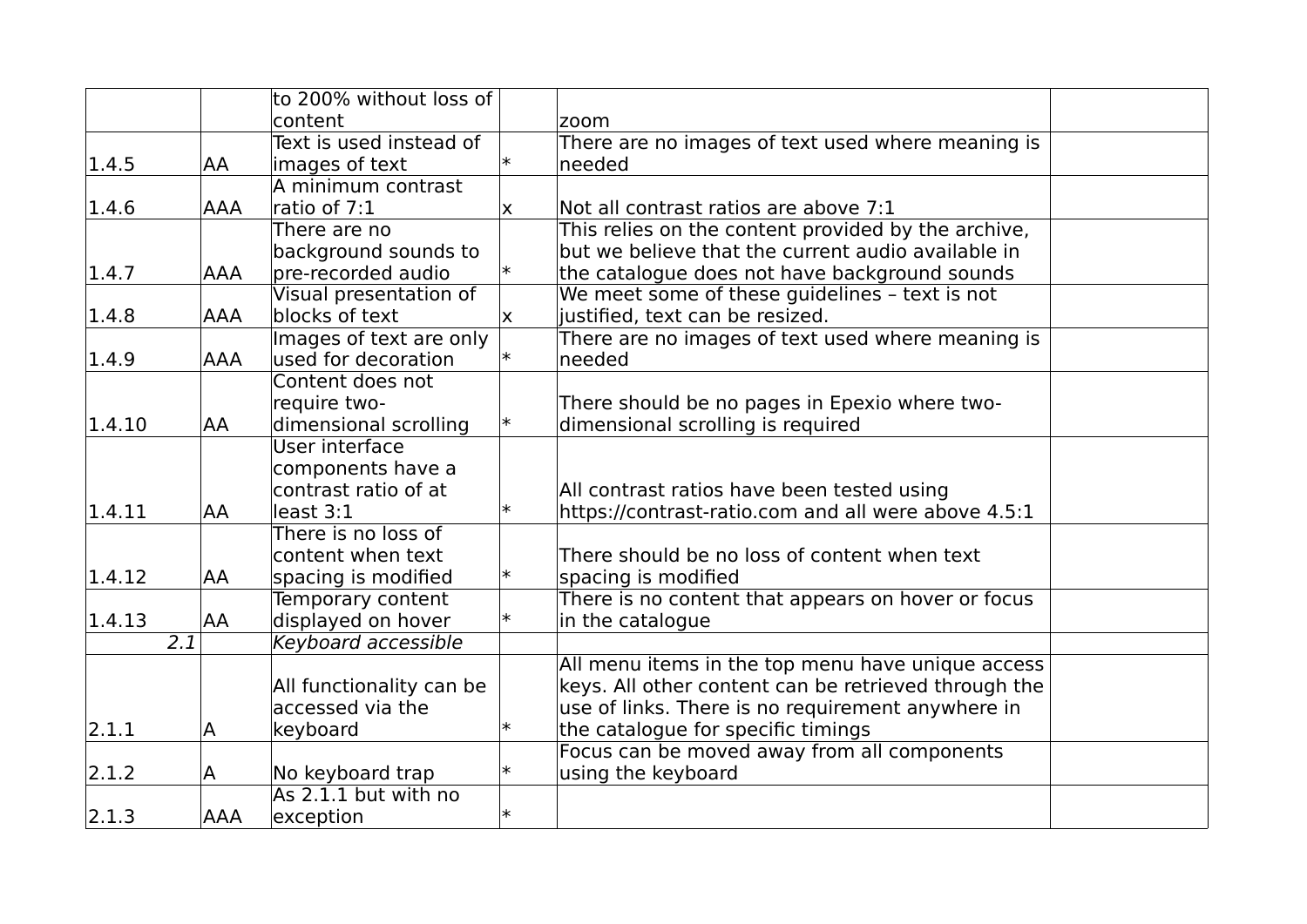|                |                  |            | Keyboard shortcuts can        |        | There are no keyboard shortcuts used in the         |  |
|----------------|------------------|------------|-------------------------------|--------|-----------------------------------------------------|--|
| 2.1.4          |                  | A          | be turned off                 |        | catalogue                                           |  |
|                | $\overline{2.2}$ |            | Enough time                   |        |                                                     |  |
| 2.2.1          |                  | A          | Time limits                   | N/A    | There are no time limits within the catalogue       |  |
|                |                  |            | Moving, blinking,             |        | There is no moving, blinking, scrolling or auto-    |  |
| 2.2.2          |                  | A          | scrolling                     | N/A    | updating content in the catalogue                   |  |
|                |                  |            |                               |        | There is never any timing required when using the   |  |
| 2.2.3          |                  | <b>AAA</b> | No timing                     | ☀      | catalogue                                           |  |
|                |                  |            | Interupptions can be          |        |                                                     |  |
| 2.2.4          |                  | <b>AAA</b> | postponed                     | N/A    |                                                     |  |
|                |                  |            | No data loss on re-           |        |                                                     |  |
| 2.2.5          |                  | AAA        | authentication                | N/A    | There is no authentication in the catalogue         |  |
|                |                  |            | User is warned of             |        |                                                     |  |
| 2.2.6          |                  | <b>AAA</b> | timeouts                      | N/A    | There are no timeouts in the catalogue              |  |
|                |                  |            | Seizures and physical         |        |                                                     |  |
|                | 2.3              |            | reactions                     |        |                                                     |  |
|                |                  |            | No flashes three times        |        |                                                     |  |
| 2.3.1          |                  | A          | in one second                 |        | There is no flashing content in the catalogue       |  |
| $\sqrt{2.3.2}$ |                  | <b>AAA</b> | As above                      | ∗      |                                                     |  |
|                |                  |            | Motion animation can          |        |                                                     |  |
| 2.3.3          |                  | <b>AAA</b> | be disabled                   | N/A    | There is no motion animation in the catalogue       |  |
|                | 2.4              |            | Navigable                     |        |                                                     |  |
|                |                  |            | You can bypass blocks         |        |                                                     |  |
|                |                  |            | of content that are           |        | There are no repeating blocks of content in the     |  |
| 2.4.1          |                  | A          | repeated                      | $\ast$ | catalogue                                           |  |
|                |                  |            |                               |        | Each page of the catalogue has a title that         |  |
|                |                  |            |                               |        | describes its puropse. Records within the catalogue |  |
| 2.4.2          |                  | A          | Web pges have titles          | ∗      | are titled with the archival title of the material  |  |
|                |                  |            | Focus order represents        |        | The focus order moves through each component        |  |
| 2.4.3          |                  | Α          | meaning                       |        | sequentially to represent the component's meaning   |  |
|                |                  |            | Purpose of link is easily     |        |                                                     |  |
| 2.4.4          |                  | A          | determined                    |        | Every link represents its purpose using text        |  |
|                |                  |            | There are multiple            |        | Any record in the catalogue can be accessed via     |  |
| 2.4.5          |                  | AA         | ways of locating a page $ $ * |        | search or by browse                                 |  |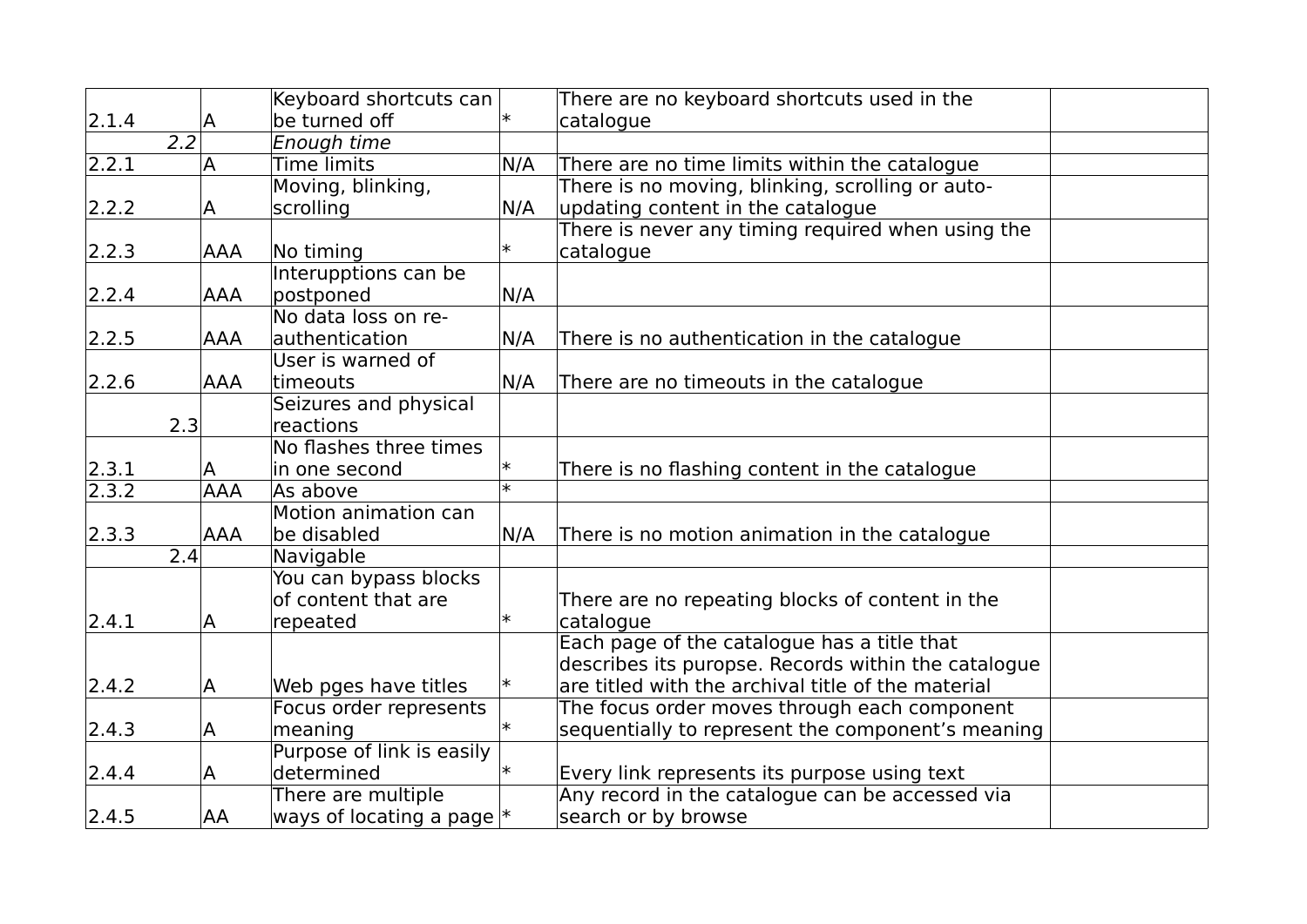|        |                  |            | <b>Headings and labels</b> |        |                                                       |  |
|--------|------------------|------------|----------------------------|--------|-------------------------------------------------------|--|
|        |                  |            | describe topic and         |        |                                                       |  |
| 2.4.6  |                  | AA         | purpose                    | $\ast$ |                                                       |  |
|        |                  |            | The keyboard focus         |        |                                                       |  |
| 2.4.7  |                  | AA         | indicator is visible       | $\ast$ |                                                       |  |
|        |                  |            | Information about the      |        | Breadcrumbs exist at the top of every record page     |  |
|        |                  |            | user's location within a   |        | to show where the page is situated in its archival    |  |
|        |                  |            | set of Web pages is        |        | hierarchy. All pages have titles to show the user the |  |
| 2.4.8  |                  | <b>AAA</b> | available                  | $\ast$ | function of the page they are on                      |  |
|        |                  |            | Purpose of each link is    |        |                                                       |  |
| 2.4.9  |                  | AAA        | identified from its text   |        | Every link represents its purpose using text          |  |
|        |                  |            | Section headings are       |        |                                                       |  |
|        |                  |            | used to organise           |        | All areas of text on a record page are identified by  |  |
| 2.4.10 |                  | <b>AAA</b> | content                    | $\ast$ | their field name                                      |  |
|        | $\overline{2.5}$ |            | Input modalities           |        |                                                       |  |
|        |                  |            | Functionality that uses    |        |                                                       |  |
|        |                  |            | multipoint or path-        |        |                                                       |  |
|        |                  |            | based gestures can be      |        |                                                       |  |
|        |                  |            | operated with a single     |        |                                                       |  |
| 2.5.1  |                  | A          | pointer                    | N/A    |                                                       |  |
|        |                  |            |                            |        | There are no functions that rely on complex pointer   |  |
| 2.5.2  |                  | A          | <b>Pointer functions</b>   | $\ast$ | functionality                                         |  |
|        |                  |            | UI components with         |        |                                                       |  |
| 2.5.3  |                  | A          | labels have a name         | $\ast$ |                                                       |  |
|        |                  |            | Functionality operated     |        |                                                       |  |
|        |                  |            | by motion has              |        | There is no functionality operated by motion in the   |  |
| 2.5.4  |                  | A          | alternatives               | N/A    | catalogue                                             |  |
|        |                  |            | Targets for pointers are   |        |                                                       |  |
|        |                  |            | at least 44x44 CSS         |        |                                                       |  |
| 2.5.5  |                  | <b>AAA</b> | pixels                     | X      |                                                       |  |
|        |                  |            | Content does not           |        |                                                       |  |
|        |                  |            | restrict use of input      |        |                                                       |  |
| 2.5.6  |                  | <b>AAA</b> | modalities                 | $\ast$ | They are no non-standard input areas or events        |  |
|        | 3.1              |            | Readable                   |        |                                                       |  |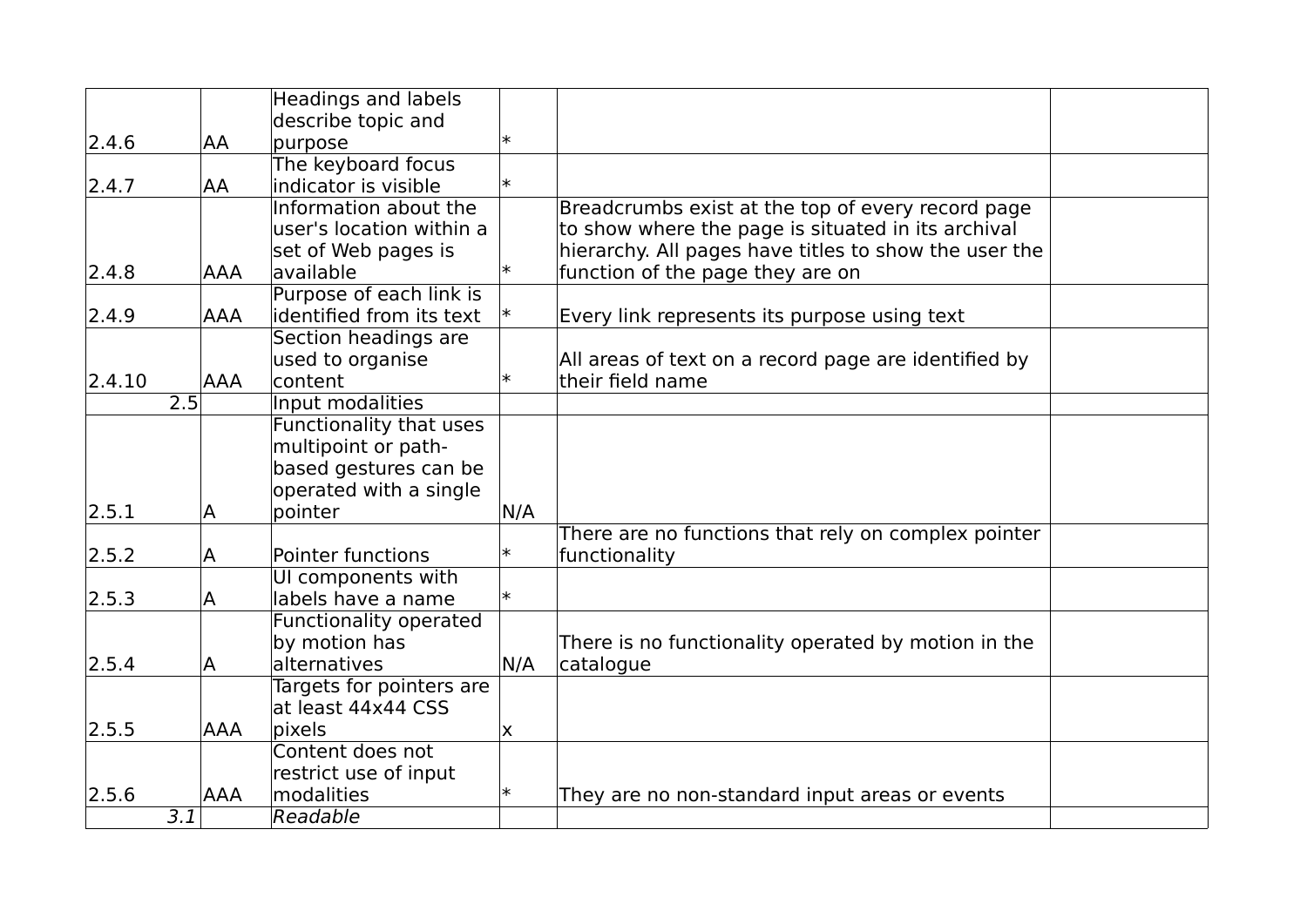|       |                  | Language can be           |        |                                                     |        |
|-------|------------------|---------------------------|--------|-----------------------------------------------------|--------|
| 3.1.1 | A                | determined                |        |                                                     |        |
|       |                  | Language of each          |        |                                                     |        |
|       |                  | passage can be            |        | There should be no areas of the catalogue in a      |        |
| 3.1.2 | AA               | determined                | $\ast$ | language other than English                         |        |
|       |                  |                           |        | Particular archival concepts have help sections to  |        |
| 3.1.3 | <b>AAA</b>       | Jargon is explained       | ∗      | explain jargon                                      |        |
|       |                  |                           |        | There are no abbreviations used in the product. If  |        |
|       |                  | Abbreviations are         |        | metadata on catalogue records uses abbreviations,   |        |
| 3.1.4 | <b>AAA</b>       | explained                 | $\ast$ | this is up to the archive to provide meanings.      |        |
|       |                  | Text should not require   |        |                                                     |        |
|       |                  | reading ability above     |        |                                                     |        |
|       |                  | lower secondary           |        | This relies on the archive - all text comes from    |        |
| 3.1.5 | <b>AAA</b>       | education                 |        | them                                                | $\ast$ |
|       |                  | Pronunciation of words    |        |                                                     |        |
|       |                  | is available when         |        |                                                     |        |
| 3.1.6 | <b>AAA</b>       | necessary for meaning N/A |        |                                                     |        |
|       | $\overline{3.2}$ | Predictable               |        |                                                     |        |
|       |                  | A UI component            |        |                                                     |        |
|       |                  | receiving focus does      |        |                                                     |        |
|       |                  | not initiate a change of  |        |                                                     |        |
| 3.2.1 | ΙA               | context                   |        |                                                     |        |
|       |                  | A UI component            |        |                                                     |        |
|       |                  | changing setting does     |        |                                                     |        |
|       |                  | not cause a change of     |        |                                                     |        |
|       |                  | context without           |        | Only links or submitting a form lead to a change of |        |
| 3.2.2 | A                | warning                   | $\ast$ | context in the catalogue                            |        |
|       |                  | Repeated navigation is    |        |                                                     |        |
| 3.2.3 | AA               | consistent                | $\ast$ |                                                     |        |
|       |                  | Components with the       |        |                                                     |        |
|       |                  | same functionality are    |        |                                                     |        |
| 3.2.4 | AA               | consistent                | $\ast$ |                                                     |        |
|       |                  | Context only changes      |        |                                                     |        |
| 3.2.5 | AAA              | on user request           | $\ast$ |                                                     |        |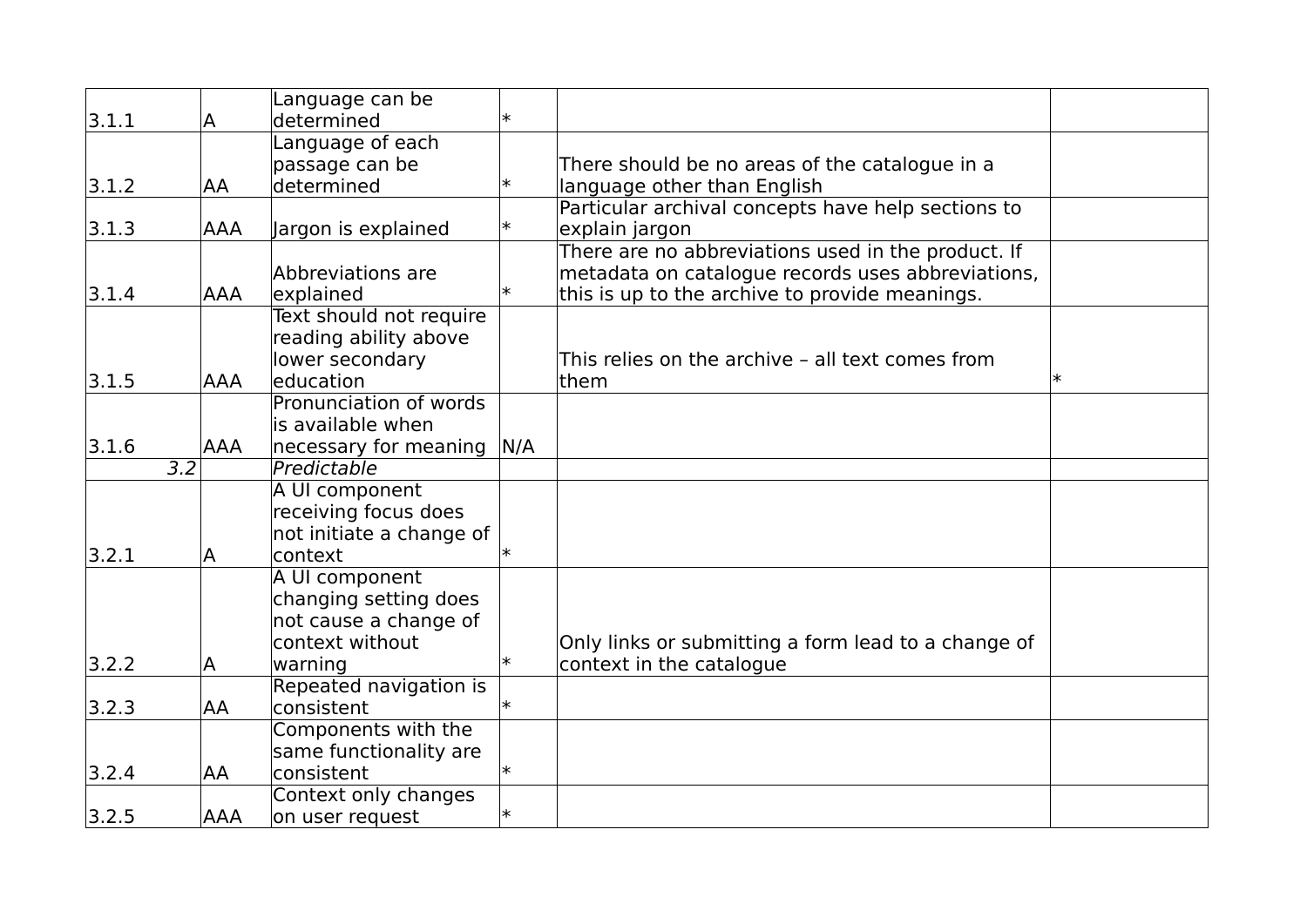|       | 3.3 | Input assistance        |        |                                                      |  |
|-------|-----|-------------------------|--------|------------------------------------------------------|--|
|       |     |                         |        | Input errors should not be possible in the catalogue |  |
|       |     | Input errors are        |        | - they may just end up with no search results,       |  |
| 3.3.1 | IA  | described in text       | ∣∗     | which is written in text                             |  |
|       |     | Labels are provided     |        |                                                      |  |
|       |     | when user input is      |        | User input is never mandatory - all catalogue        |  |
| 3.3.2 | A   | required                | $\ast$ | records can be viewed via browse                     |  |
|       |     | Input error suggestions |        |                                                      |  |
| 3.3.3 | AA  | are made                | N/A    |                                                      |  |
|       |     | Errors are prevented    |        |                                                      |  |
|       |     | when they are           |        |                                                      |  |
| 3.3.4 | AA  | important               | N/A    |                                                      |  |
|       |     | Context-sensitive help  |        |                                                      |  |
| 3.3.5 | AAA | is available            | ∣∗     |                                                      |  |
|       | 4.1 | Compatible              |        |                                                      |  |
|       |     | All HTML tags are       |        |                                                      |  |
|       |     | complete, nested        |        |                                                      |  |
|       |     | correctly, have unique  |        |                                                      |  |
| 4.1.1 | A   | attributes              |        |                                                      |  |
|       |     | All UI components can   |        |                                                      |  |
|       |     | have their name and     |        |                                                      |  |
| 4.1.2 | A   | role determined         | ∣∗     | Standard HTML controls are used in the catalogue     |  |
|       |     | Status messages can     |        |                                                      |  |
|       |     | be determined without   |        |                                                      |  |
| 4.1.3 | AA  | receiving focus         | N/A    | There are no status messages in the catalogue        |  |

## **Automatic testing using Achecker [\(https://achecker.ca\)](https://achecker.ca/)**

Last modified: 02-07-19

| Date | Page                                                 | <b>Problems Fixed</b> |                   | <b>Notes</b>                           |
|------|------------------------------------------------------|-----------------------|-------------------|----------------------------------------|
|      |                                                      |                       |                   | Label required for input - title added |
|      | $ 02-07-19 $ https://***.epexio.com                  |                       | 302-07-19 instead |                                        |
|      | 02-07-19   https://***.epexio.com/records/AAM/P/3/20 |                       | $6 02-07-19 $     |                                        |